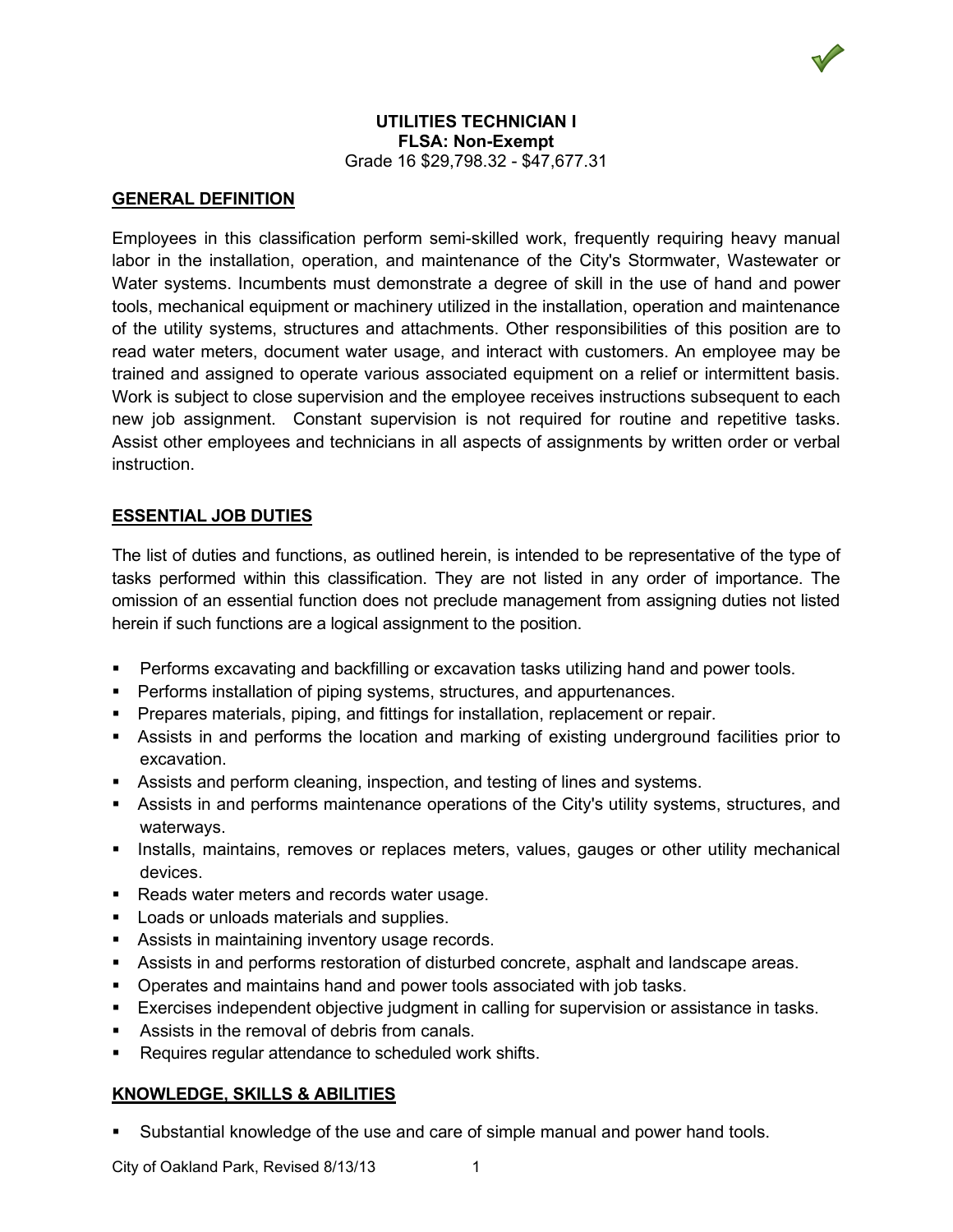# **UTILITIES TECHNICIAN I FLSA: Non-Exempt** Grade 16 \$29,798.32 - \$47,677.31

- Ability to learn the use and maintenance of associated special equipment
- Ability to understand and follow verbal and written instructions.
- Ability to perform heavy manual labor for extended periods, often under varying climatic conditions.
- Ability to read and comprehend simple plans or sketches and utilize measuring devices.
- Ability to establish and maintain effective working relationships with other employees and the public.
- Communicates with co-workers, management, citizens, and others in a courteous and professional manner.
- Conforms with and abides by all departmental and City regulations, policies, work procedures, and instructions.
- Working knowledge of utility construction and/or water distribution, wastewater/stormwater collection systems.

## **MINIMUM ACCEPTABLE EDUCATION, TRAINING & EXPERIENCE**

High school diploma or GED equivalent; supplemented by one (1) year similar labor experience. Must hold a State of Florida Class B Driver's License with Tanker Endorsement or Level 3 Distribution System Operator License or higher. Position will be required to be on call and work after hours including holidays and weekends.

### **PREFERRED**

1-year labor experience in plumbing, pipefitting, irrigation or similar. Certification in work zone traffic control (MOT).

### **PHYSICAL REQUIREMENTS**

The City of Oakland Park is an Equal Opportunity Employer. In compliance with the Americans with Disabilities Act (42 U.S. C. 12101 et. seq.), the City of Oakland Park will provide reasonable accommodations to qualified individuals with disabilities and encourages both prospective and current employees to discuss potential accommodations with the employer. The physical demands described here are representative of those that must be met by an employee to successfully perform the essential functions of this job.

- **The employee is frequently required to climb, balance, stoop, kneel, crouch, or crawl.**
- Must be able to operate objects, tools or controls and reach with arms and hands.
- Must be able to remain outdoors for extended periods in high heat and humidity conditions.
- Traverse rough terrain, walk up or down stairwells, ladders, slopes or steps.
- The employee must frequently lift and/or move up to 75 pounds.
- Vision ability includes close and peripheral vision, color distinction and depth perception.
- Ability to hear.

City of Oakland Park, Revised 8/13/13 2